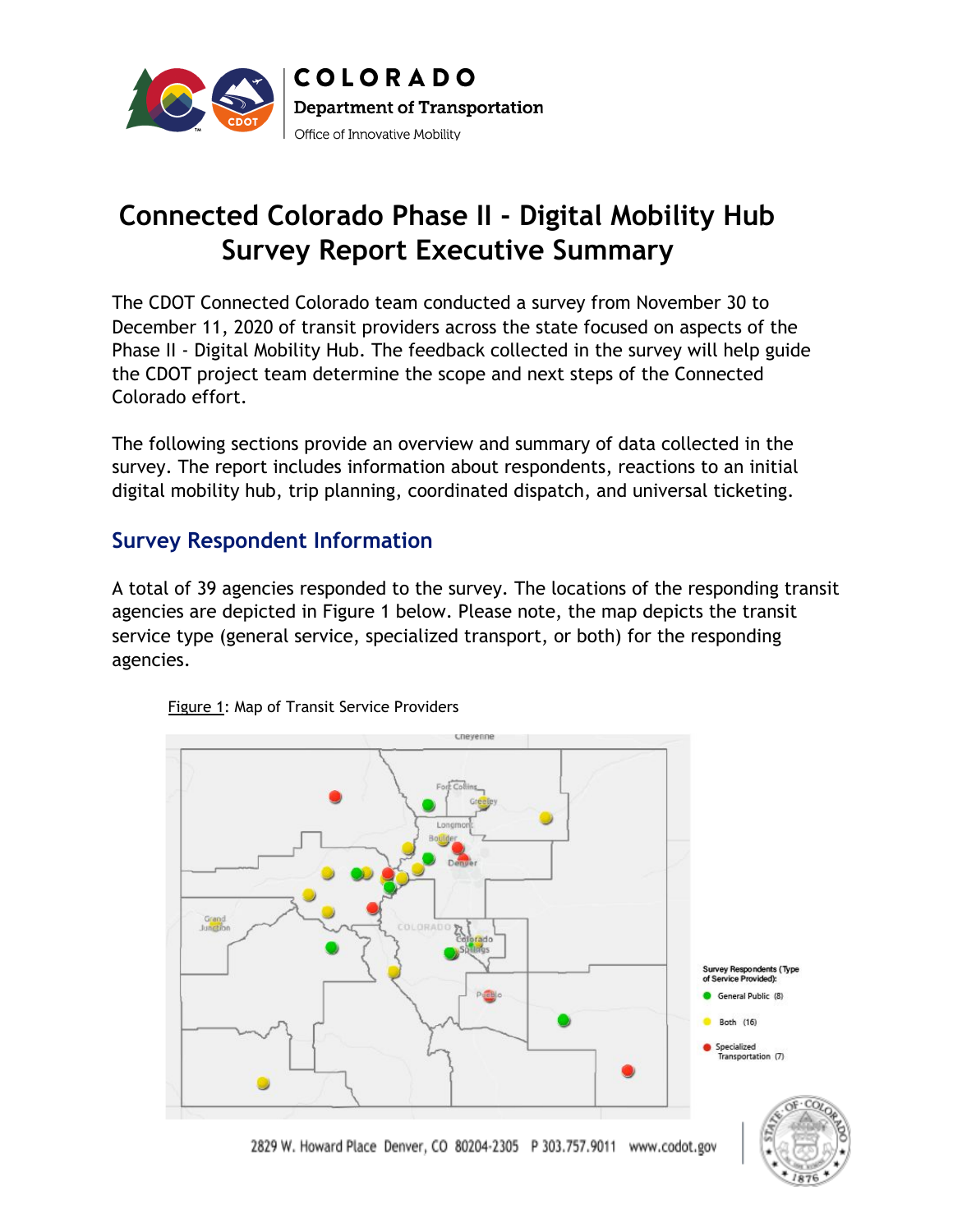

**COLORADO Department of Transportation** 

Office of Innovative Mobility

#### **Service Provided**

A total of 39 agencies responded offering varying types of service. Table 1 features the type of service by the responding agencies. A total of eight agencies provide general service to the public (with route schedules that any member of the public can board the vehicle). A total of seven agencies provide specialized transportation services (may include on-demand response or other specialized services), while 16 of the responding agencies provide both general and specialized transit services.

Table 1: Type of Service Provided

| Type of Service                           | Count | Percentage |
|-------------------------------------------|-------|------------|
| General Public                            | 8     | 26%        |
| Specialized<br>Transportation<br>Services |       | 23%        |
| Both                                      | 16    | 52%        |
| <b>Total Responses</b>                    | 31    | 100%       |

\*Percentages have been rounded.

A total of seven of the agencies serve populations with a significant minority population percentage, while 23 agencies do not serve a significant minority percentage, and seven agencies had no information available regarding minority populations served**.**

#### **Service Providers' Feedback on Connected Colorado Project**

The survey asked a number of questions regarding the transit agencies feedback and thoughts regarding the proposed approach of the Connected Colorado project.

When asked the level of understanding of the overall project, there was mixed response. Nine agencies noted they understood a "good amount about the project," 12 know a "fair" amount, while the remaining 17 agencies noted they knew "little" about the project.



The majority of the 26 respondents to this question stated they would like to remain informed about the Connected Colorado effort via email, then through webinars, and the Connected Colorado Advisory Committee.

As noted in Figure 2, a total of 22 agencies responded they currently do utilize software platform improvements for trip planning. Of these respondents, many noted they use software for trip planning, while others use software for data collection in conjunction with trip planning to better improve dispatching and scheduling. A total of 15 agencies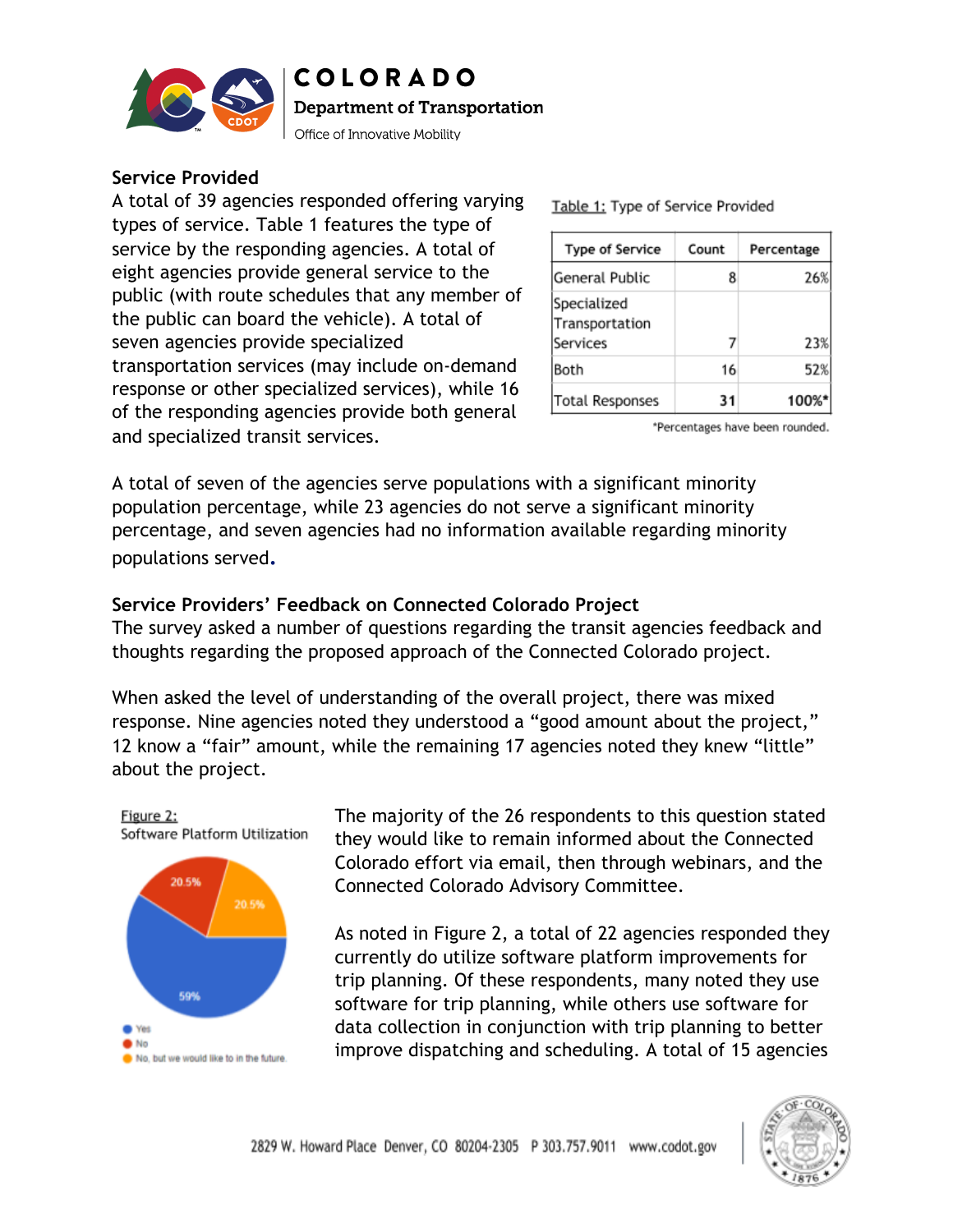

noted they do not currently utilize software platform improvements for trip planning, but would be interested in doing so in the future.

When asked about agencies' preference to purchase and operate their own software versus a statewide organization purchasing and developing a software that they are then a party to, the answers were mixed. A total of 13 respondents do not know yet, 10 would like to purchase and operate their own software (some of which already exist), and nine would like for a statewide body to purchase and operate the software. Seven respondents had other suggestions including using existing transit platforms (like Google Maps or TransitApp), or they noted they, "have free or minimal service and do not view software necessary."

Connected Colorado will not be a mandatory system and local agencies will have the option to opt into the effort if they choose to do so. Over half of the respondents stated that they would elect to opt in at this point. The remaining respondents stated they need additional information to make a decision on if they would opt in or not. One agency would choose to opt out if Connected Colorado is a centralized solution with global parameters, configuration, and control. This agency wants to avoid a loosely coordinated, central system not managed by local staff that could impact local performance and outcomes.

The survey collected information on potential barriers to opting into an effort such as Connected Colorado; responses are shown in Table 2. The transit agency respondents noted potential barriers related to finance, operations and maintenance, and technology that would need to be overcome or addressed. The respondents expressed fewer concerns about local politics, legal barriers, and service agency buy-in.

Connected Colorado intends to address gaps for

transit services across the state. The respondents brought up gaps in their service areas mostly focused on regional connectivity (connection from one transit service to the next within the regional area). Respondents were less concerned with gaps in real-time information and trip planning.

Table 2: Barriers to Opting In

| Barrier Type           | Count | Percentage |
|------------------------|-------|------------|
| Legal                  | 0     | 0%         |
| Financial              |       | 18%        |
| Political              |       | 3%         |
| Operational            | 15    | 40%        |
| Technological          | 12    | 32%        |
| Other                  | 3     | 8%         |
| <b>Total Responses</b> | 38    | 100%       |

\*Percentages have been rounded.

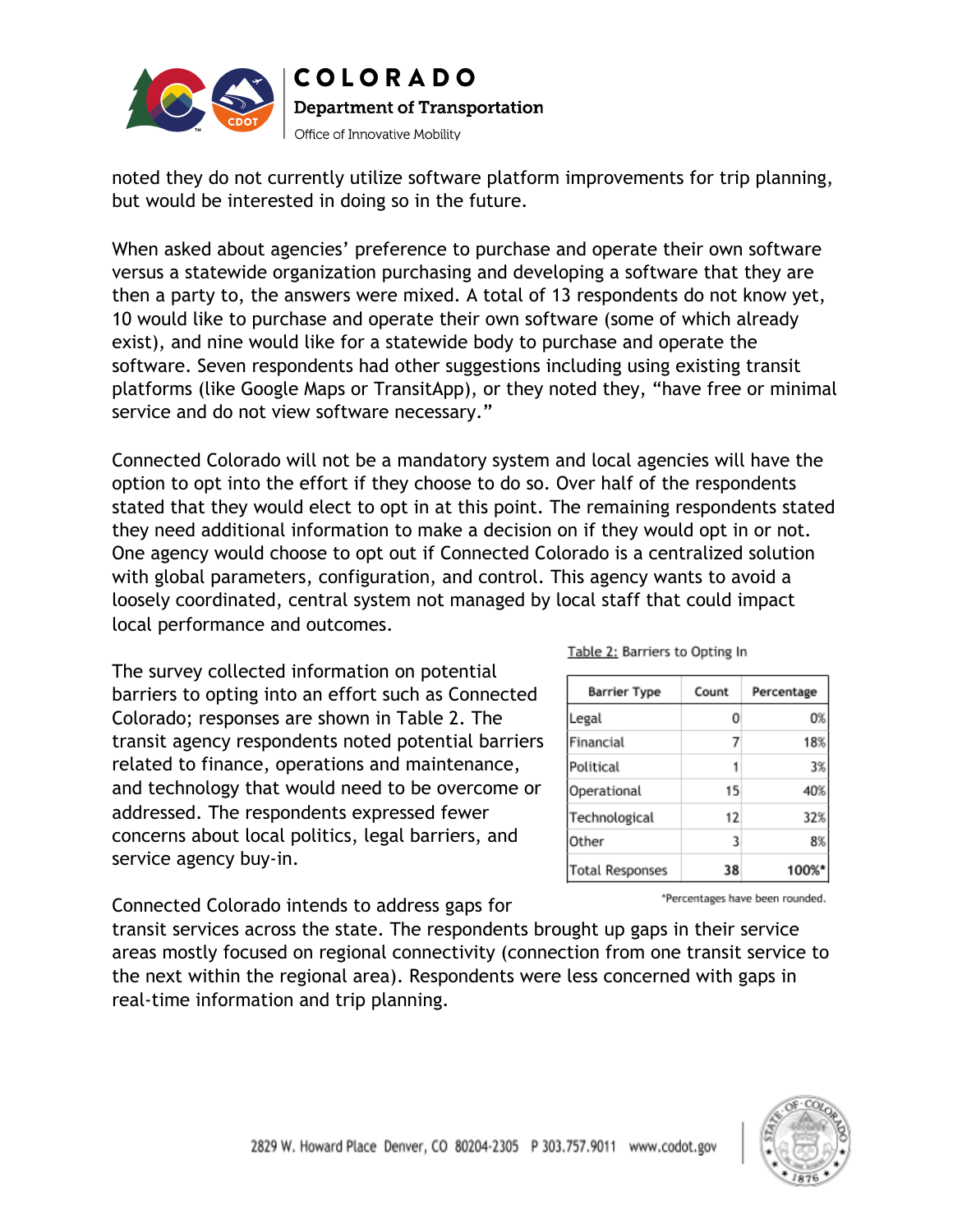

Many service providers expressed interest in continuation of coordination with CASTA, conducting surveys and interviews, FAQ, and webinars from the Connected Colorado team, as well as individual outreach and training as the project moves forward.

# **Initial Digital Mobility Hub**

CDOT is proposing the Connected Colorado Digital Mobility Hub development to begin with the transit services along the I-70 Mountain Corridor and the Bustang West Line. CDOT proposes to initiate the software development with one to three agencies and then incorporate lessons learned before working with other agencies. All 36 respondents of this question noted CDOT is on the right track with the initial phase.

Of the 39 respondents, 24 currently provide service on or along the I-70 Mountain Corridor. Of these, four expressed interest in serving as an initial prototype agency, while 12 agencies would need additional information to make a decision, and four agencies would not like to serve at this time, as exhibited in Table 3. It was observed that the four agencies that are not interested in serving as a prototype at this time are: not on the

| Level of Interest      | Count | Percentage |
|------------------------|-------|------------|
| nterested              |       | 20%        |
| lNeed More Information | 12    | 60%        |
| Not Interested         |       | 20%        |
| Total Responses        | 20    | 1009       |

I-70 Corridor, have already made substantial investment similar to Connected Colorado, or see a barrier with efficiency and cost.

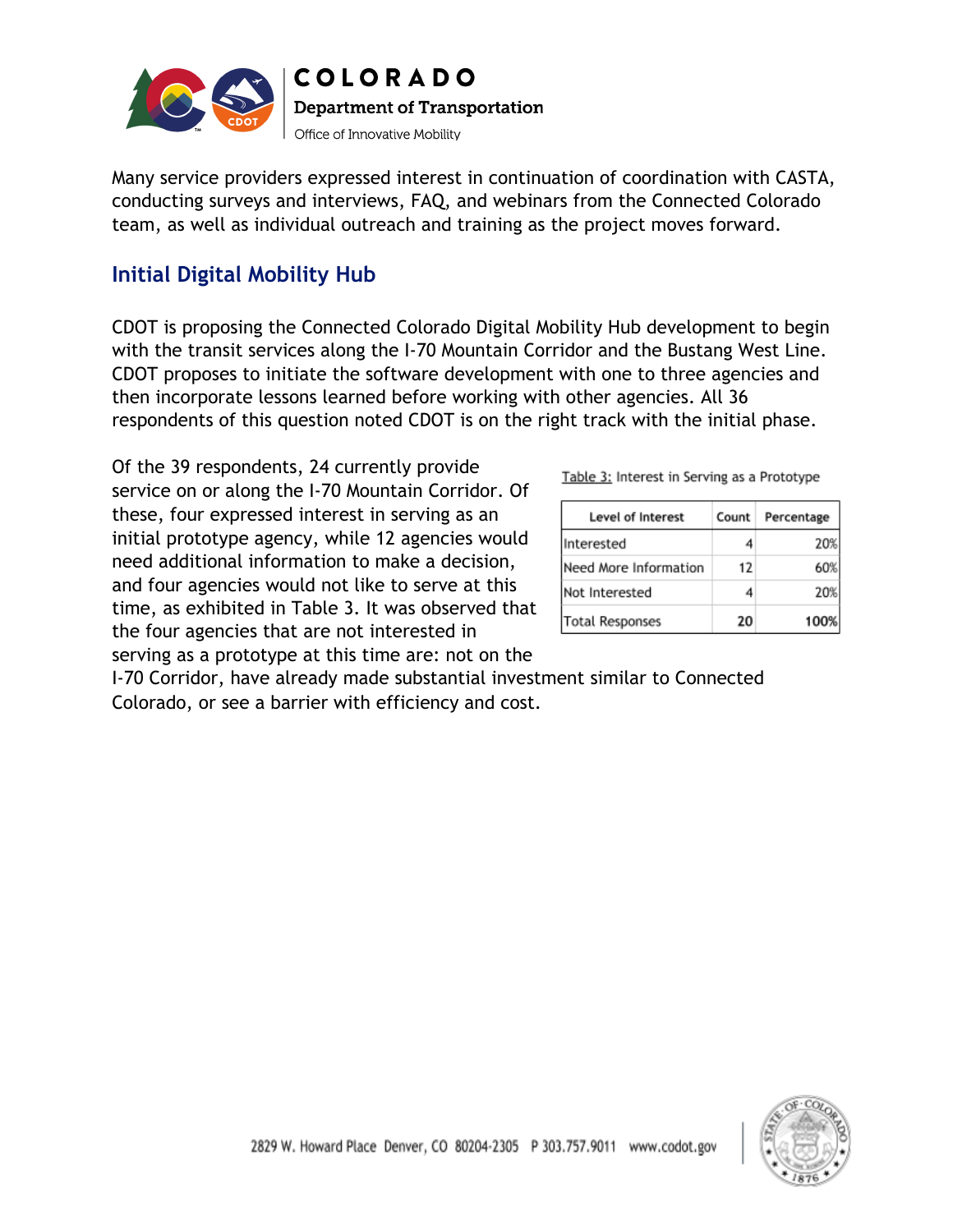

# **Trip Planning**

# **How Agencies Inform Riders of Transit Services**



Agencies inform riders of the various transit services, routes, stops and schedules in a variety of ways. The greatest number of responding agencies (84.2%) utilize the Internet as an essential communication medium, followed by paper/printed materials and social media. Word of mouth and telephone were equally selected as prominent communication mediums, followed by physical transit station, smartphone, and work/school. Ten agencies provide transit information from a call center, while four responded stating they have a specific newsletter or other niche forms of outreach to inform their customers.

#### **Space Reservations**

Of the 39 responding agencies, only 10.5% (or 4 respondents) stated they allow for seat reservations. With respect to wheelchair space reservation, 31% (or 12 respondents) of agencies offer this service. No agencies currently offer bike rack space reservations.

#### **Regional Trip Planning**

Agencies that cater to specific populations (e.g. seniors) do not tend to plan trips outside of the bounds of their communities, apart from specific trips to Denver. This factors into a lot of the special requests received by agencies, especially in rural regions of Colorado. According to respondents, it is common for people to use a combination of Google transit services as well as trip planning via each agency's

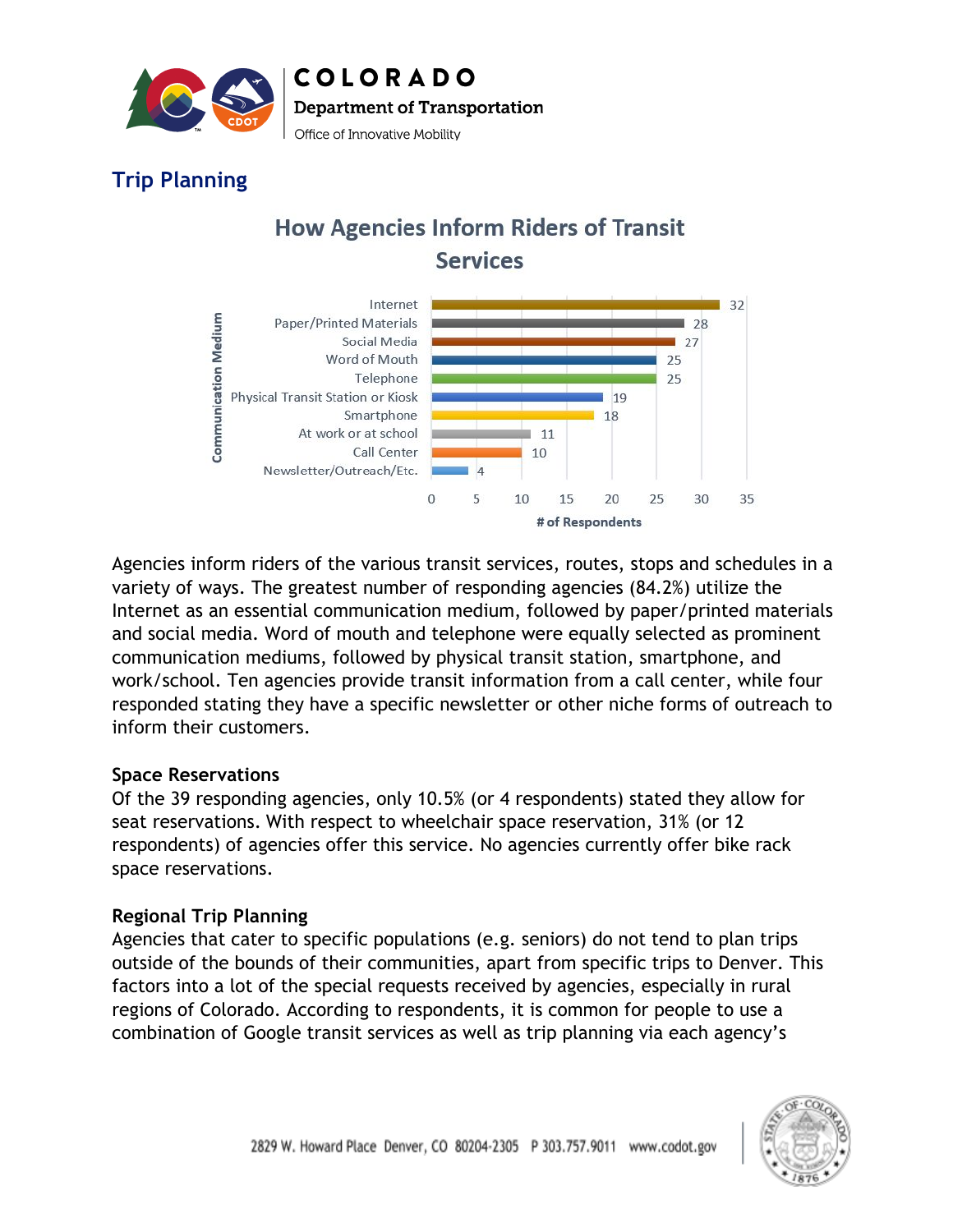

website in the intermountain region/ski towns. In relation to CDOT, most transit riders (if available) will utilize Bustang and Bustang Outrider services to travel between major cities. It also appears that many agencies do not provide trips or make arrangements for people to take trips outside of their boundaries, so this would be a major consideration for agencies involved with Connected Colorado.

Overall, intermountain communities, especially those close to ski resorts have the facilities and capacity to make arrangements for people to take trips outside of their immediate boundaries. On the other hand, rural agencies and agencies with specialized provisions tend to not make any specific arrangements, but would if they had the capacity to do so.

Agencies are struggling with coordination and communication, especially digitally as far as real-time information dissemination is concerned. Gaps in service areas and lack of integration would likely be the greatest needs that Connected Colorado can tangibly address. In addition, interagency planning is integral to the service needs of quite a few agencies.

### **CDOT Operational Data Needs**

Service agencies were asked about what type of CDOT operational data would be of value to their organizations.



The option receiving the highest response was, *"Roadway weather conditions and travel speeds"* with 24 responses. Followed by, *"Roadway construction zone, closures and detours"* with 22 responses. An important fact to consider is the availability of this information via CDOT's [CoTrip website.](https://www.cotrip.org/home.htm) A key takeaway from these responses is the need to increase ease of access to said data points by leveraging the already existing COtrip website. Another option would be to push these key operational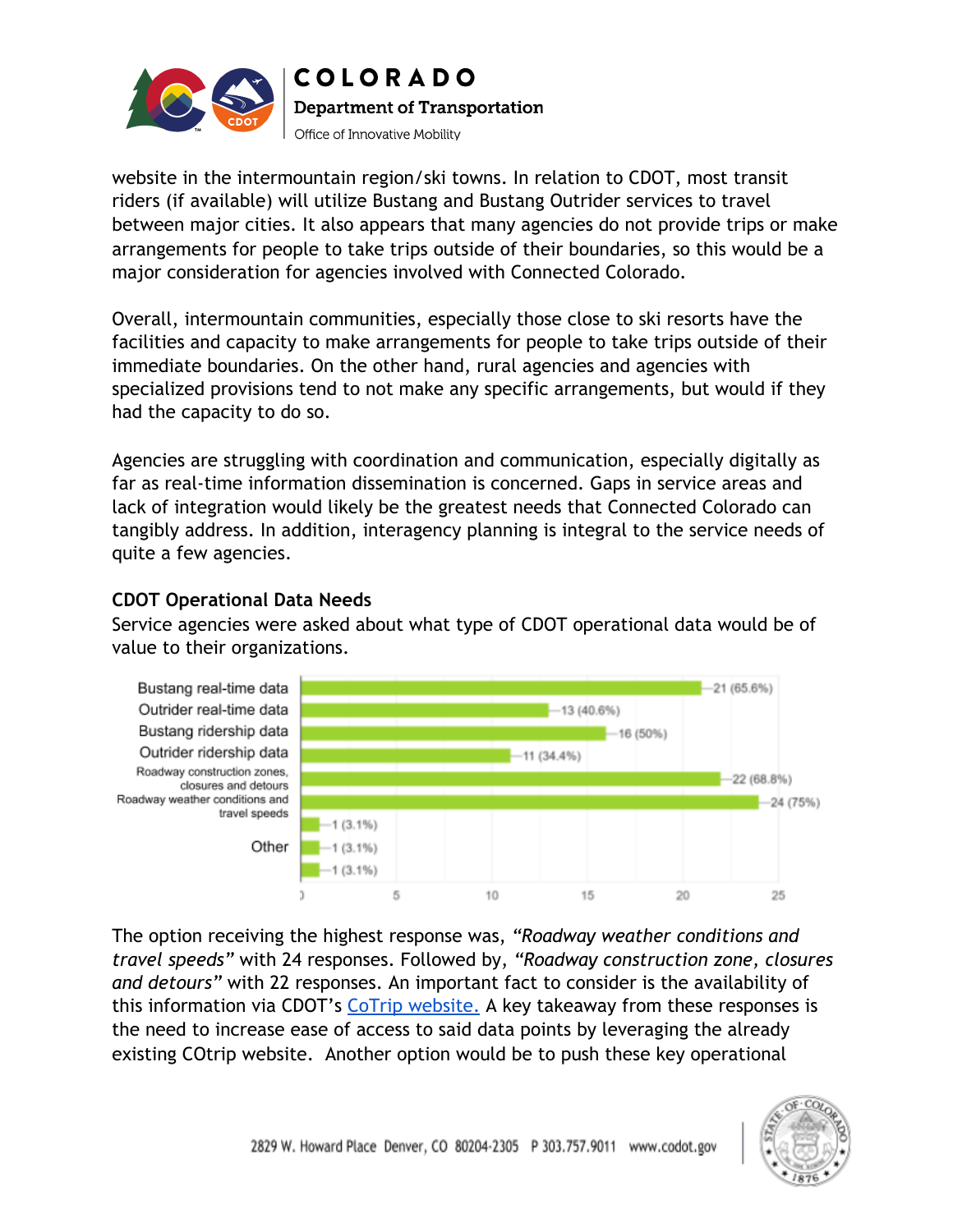

pieces of data to the various dispatching centers of the local transit agencies. Then the dispatch can inform their respective drivers.

Access to the "Bustang real-time data" was similarly rated high by 21 transit agencies. Additional Bustang and Bustang Outrider responses were selected but with not as high responses. These data points are still important as secondary needs.

#### **Digital Mobility Hub - Trip Planning Needs**

Transit service providers were asked if they were part of a statewide Digital Mobility Hub that featured trip planning, what function would they like the platform to assist their agency with. This question was open ended, the responses were categorized based on the themes shown in Table 4. The highest responses received were for "uncertain and/or not applicable" which could indicate a need for further explanation of either the function capabilities or the Connected

Colorado project as a whole. Nevertheless, there was general consensus on the importance of *Linked Trip Planning*, *Coordination + Integration*, and *General Trip Planning* with each receiving 4 total responses from transit agencies, *Real-time Information* was secondary with 3 responses. An important note to consider is the interconnectedness of the functions and how the presence of all four of these functions will help ensure the Digital Mobility Hub's success.

Table 4: Digital Mobility Hub - Trip Planning Needs

| Category                   | Count | Percentage |
|----------------------------|-------|------------|
| Linked Trip Planning       | 4     | 15%        |
| Coordination + Integration | 4     | 15%        |
| General Trip Planning      | 4     | 15%        |
| Real-time Information      | 3     | 12%        |
| Uncertain/Not Applicable   | 7     | 27%        |
| Other                      | 4     | 15%        |
| <b>Total Responses</b>     | 26    | 100%       |

\*Percentages have been rounded.

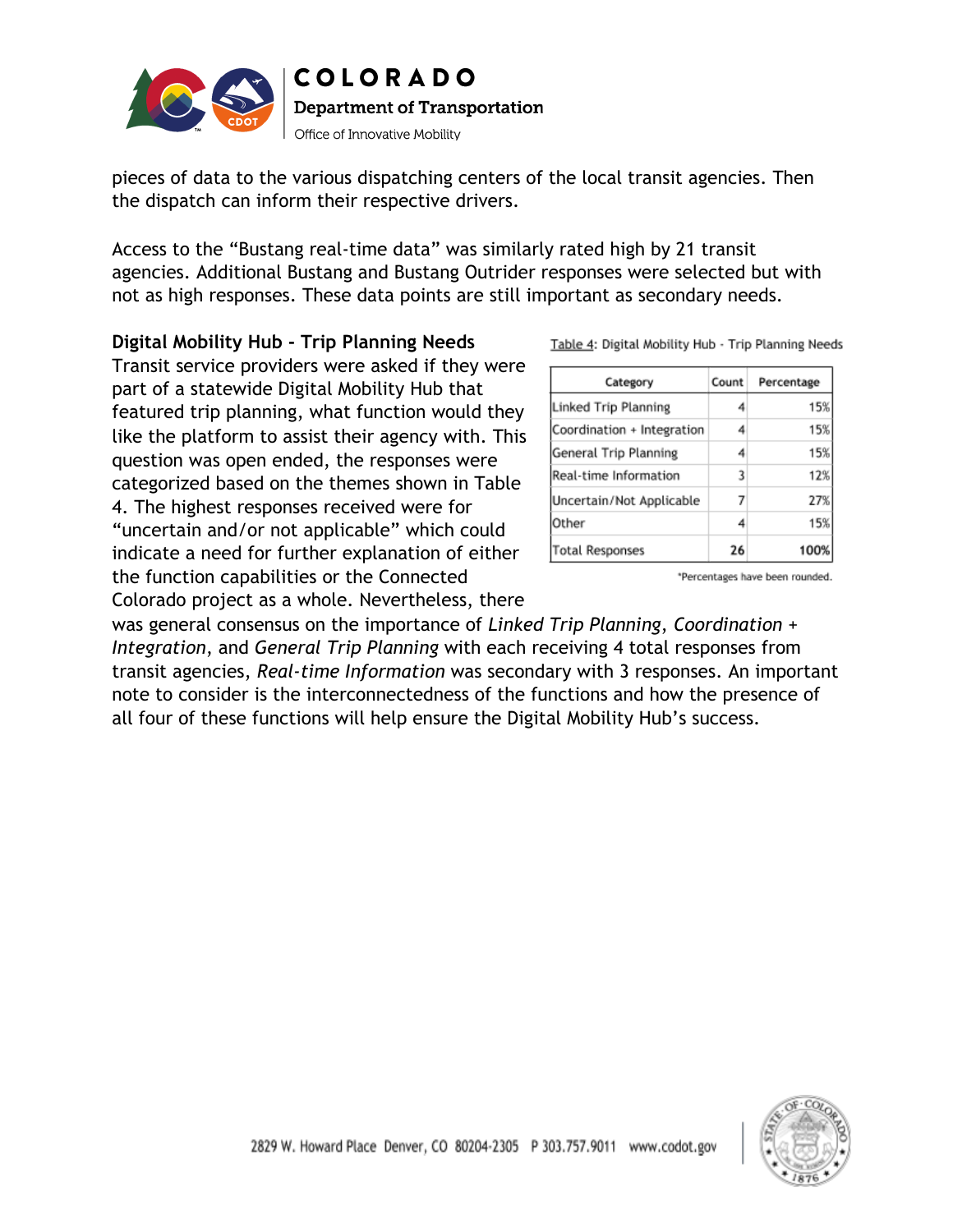

# **Coordinated Dispatch**

CDOT's goal for coordinated dispatch is to allow for two-way communication between connected transit agencies for scheduled and real-time arrival and departure times.

Only 32% of respondents are currently utilizing any form of automated dispatch for riders. A variety of applications were mentioned, including Nextbus, Ride Free Lafayette, RideSystems, Trapeze-TransitMaster, InfoWeb, Google (Fixed), Trapeze-PASS (Para), and RouteMatch. RouteMatch was the application with highest reported usage, with three different transit agencies reporting use of this platform.

Similarly, a majority of transit agencies (81%) reported no current use of automated dispatch for drivers. As for the agencies that do use dispatch for drivers, four use software (like ParaPlan, Ride Free Lafayette, Trapeze-TransitMaster), three use traditional dispatch (VOIP/Radio and AVL/CAD location, texting, and calling), and two will be transitioning to automated dispatch software.

Respondents reported they would like the digital mobility hub to assist with coordinated dispatch through real-time communication, on-demand abilities, and prioritizing local dispatch. However, many responses to this question said they needed more information on coordinated dispatch.

If part of a statewide Digital Mobility Hub, agencies reported they would be almost equally interested in pushing information to other agencies about real-time transit routes, pushing information to riders who have booked a transit ride that day, and pulling information from other transit agencies to make decisions that may impact service or operation.

Almost half of the transit service agencies would not like to develop a set of coordinated trip types, dispatching rules/procedures with other agencies statewide. Of those who were interested in Coordinated Dispatch, 10 would like it for their entire transit system, 6 would like it for a handful of bus routes, and 5 would like it for a single bus route.